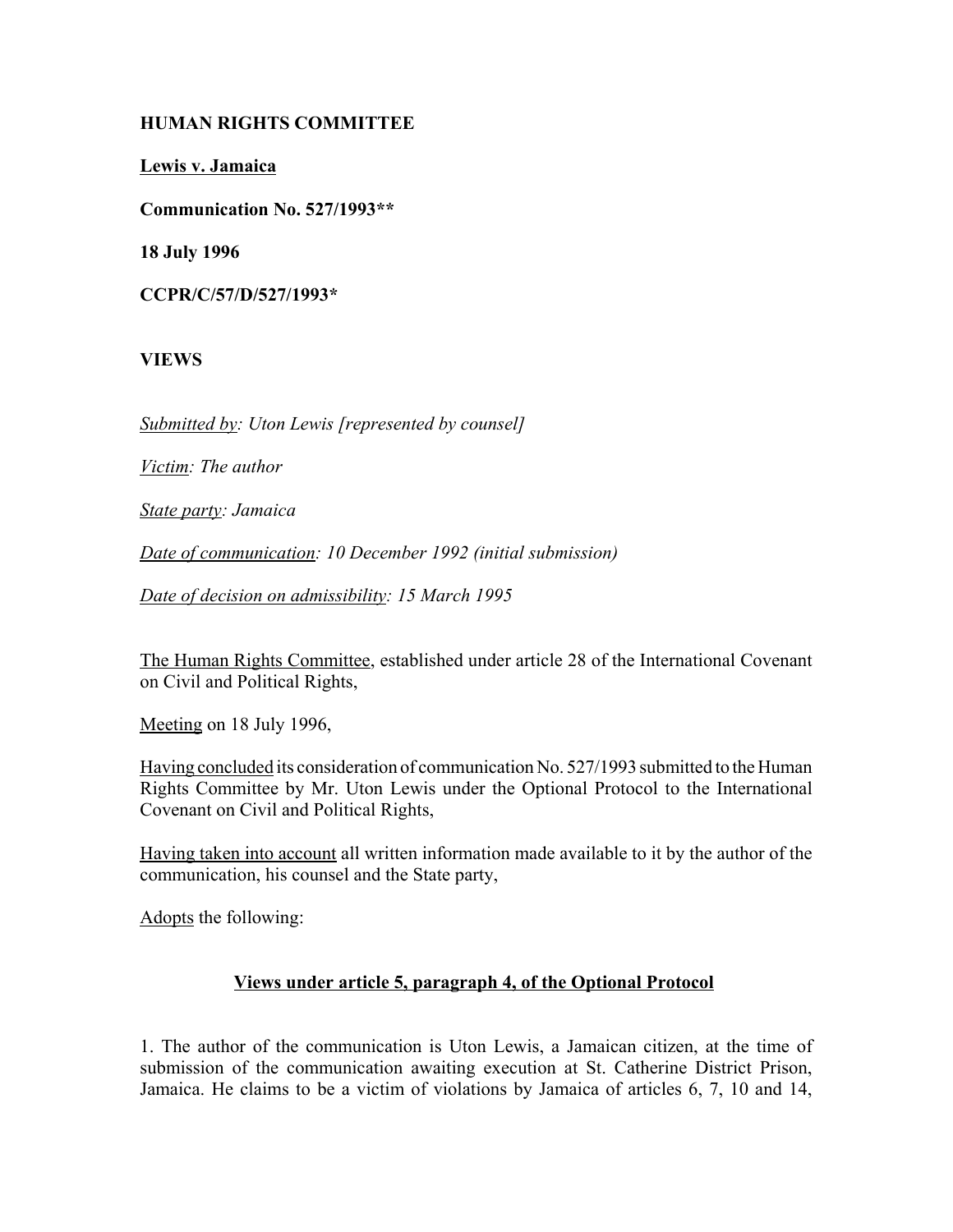paragraphs 1, 3 (b), (d) and (e), of the International Covenant on Civil and Political Rights. He is represented by counsel. Mr. Lewis' death sentence was commuted to life imprisonment on 30 March 1995, following the classification of his offence as non-capital murder.

### The facts as submitted by the author

2.1 On 25 October 1985, the author and one P.G. were arrested and charged with burglary, larceny and wounding one B.D. with intent. On 30 October 1985, they were both charged with the murder of B.D.; the latter had died from septicaemia resulting from infection of his wounds. On 1 May 1986, the author was found guilty as charged and sentenced to death in the St. James Circuit Court; P.G. was acquitted. The Court of Appeal of Jamaica dismissed the author's appeal on 22 May 1987. On 20 February 1991, the Judicial Committee of the Privy Council dismissed his petition for special leave to appeal. With this, it is submitted, all domestic remedies have been exhausted.

2.2 The prosecution's case was that, on 25 October 1985 at about 3 a.m., the author and P.G. broke into a shop to steal cloth. When they were surprised by B.D., the guard on duty, they attacked him with a blunt instrument and/or a knife, causing cuts to head and neck. The victim's cries for help were heard by two police officers on patrol in the vicinity. According to their evidence, they saw two men, carrying rolls of cloth, running away from the shop. One of the police officers then pursued the men, whom he identified as the author and as P.G. Both were known to him.

2.3 The prosecution further relied on evidence from the owner of the shop; she testified that, three weeks prior to the burglary, the author had visited the shop but had not bought any cloth. She identified pieces of cloth, found in the possession of P.G. and of two witnesses who claimed they had received it from the author, as part of that which had been taken from her store. Furthermore, the arresting officer testified that after having charged both men with shop-breaking, larceny and wounding with intent, and after having cautioned them, the author said that "it was Allan who cut the night watchman's throat, and threw the knife in the creek". P.G. then allegedly said that it was the author who broke into the shop and attacked B.D. with the knife, upon which the author stated that he, P.G. and one Allan broke into the shop. The arresting officer further testified that the accused repeated their earlier statements after they had been charged with murder.

2.4 During the trial, the author made an unsworn statement from the dock. He testified that he had been elsewhere at the time of the murder and that he had been ill-treated by the police during the interrogation at Montego Bay Police Station. He alleged that, on 25 October 1985, he had been kicked, beaten and threatened with a gun and that one of the officers hit him in his side with a big lock about 10 times. The same officer then ordered him to put his finger on the edge of a desk and struck it with a gun until his finger burst; he was then ordered to use his socks to tie up his finger and to wipe off the blood. The author further claimed that, on 28 October 1985, he was again brought to the C.I.B. office for interrogation. All the officers on duty participated in beating him and one of them struck him in the face with a piece of a mirror. He was then brought back to his cell where a weight was tied to his testicles. When he regained consciousness, he was told to sign a paper, which he refused to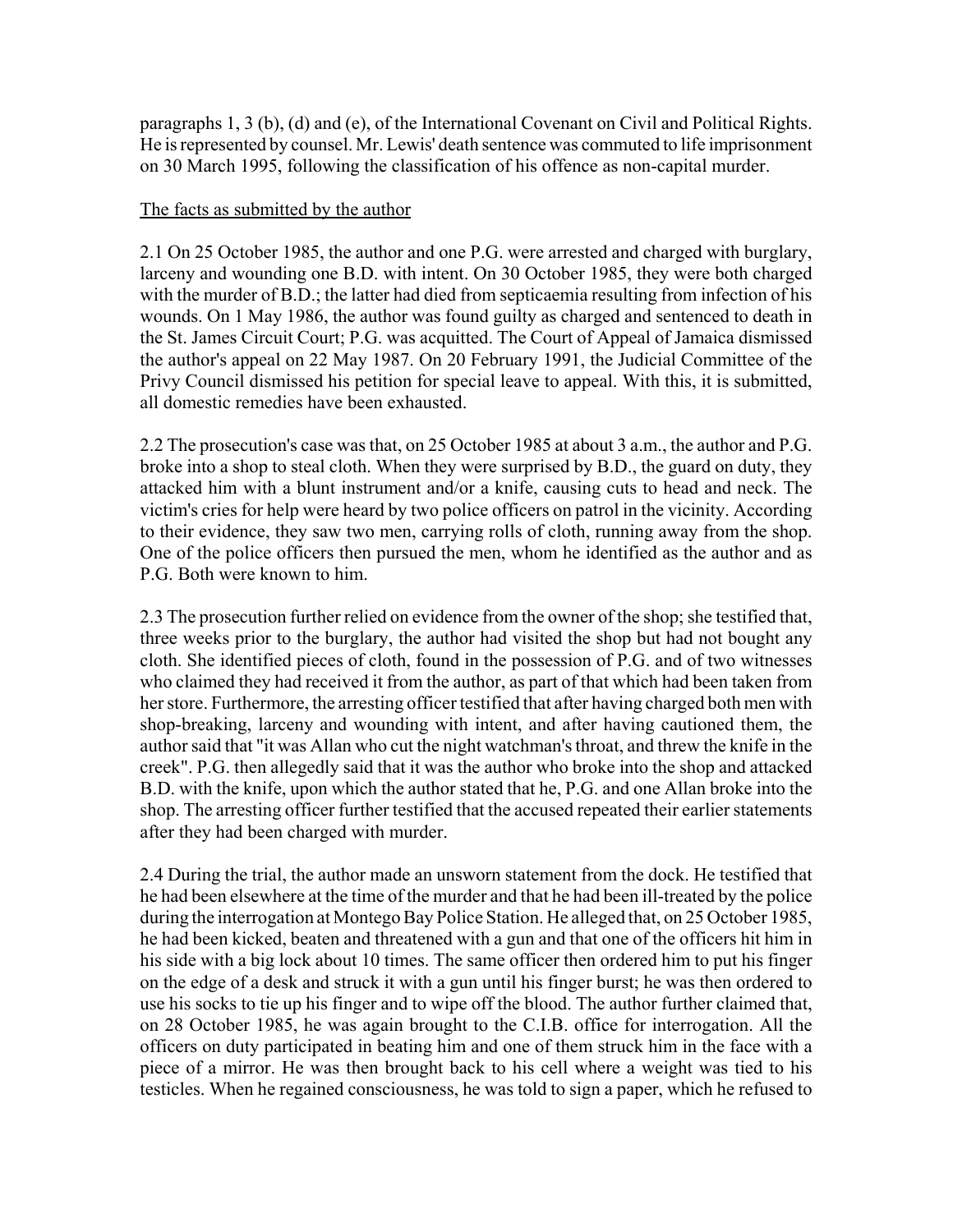do in the absence of a Justice of the Peace. He was then allegedly subjected to electric shocks applied to his ears; after this treatment, he signed the paper.

# The complaint

3.1 It is submitted that, in jurisdictions based on common law, it is obligatory for the judge to warn the jury in cases involving identification evidence that experience has shown that misidentifications can occur, that even though a witness claims to know a suspect he or she may be mistaken, and that an honest witness can make mistakes. The judge should further point out to the jury the lack of an identification parade and the necessity of corroborating evidence in a case of purported identification. In the instant case, it is submitted, the judge failed to adequately instruct the jury in all of the above respects, thereby denying the author a fair trial.

3.2 The author claims that he did not receive adequate legal representation during the judicial proceedings, within the meaning of article 14, paragraph 3 (b) and (d). In this context, he submits that, prior to the preliminary inquiry, he was assigned a lawyer who, however, did not even attend the hearing. Consequently, and in spite of the fact that there existed a conflict of interest between him and P.G., he was represented by the latter's lawyer. The author contends that he did not meet with the lawyer assigned to him until the day before the trial. During the interview, he informed the lawyer that there were three witnesses who could support his alibi and provided him with their names and addresses. The lawyer, however, did not interview these witnesses, nor did he call them to testify on his behalf, although they were present in court. This is said to amount to a violation of article 14, paragraph 3 (e), of the Covenant.

3.3 With regard to the appeal, the author complains that he was excluded from the hearing, in breach of article 14, paragraph 3 (d), despite his request to be present in court. He submits that this was all the more serious as he did not meet with his (privately retained) lawyer prior to the hearing and only had the opportunity to communicate with him through a third party. The author further complains that the only ground argued by counsel on appeal was the inadequacy of the judge's instructions to the jury on the issue of common design; according to the author, counsel saw no merit in raising the issue of the inadequacy of his representation at the trial because, although Chapter III of the Jamaican Constitution guarantees the right of an accused person to have adequate time and facilities for the preparation of the defence and to communicate with counsel of own choosing, it does not guarantee the adequacy of the representation.

3.4 With regard to the treatment to which he was subjected on 25 and 28 October 1985 at the Montego Bay Police Station, the author submits that this amounts to a violation of his rights under article 7 of the Covenant. He claims that electric wire was pushed into his ears by the police officers and that the hearing in his left ear has since been impaired. Furthermore, he claims that he sustained a scar on his right ear and on his finger, as a result of being struck with a piece of mirror and with a gun, respectively.

3.5 The living conditions in St. Catherine District Prison, combined with the anxiety caused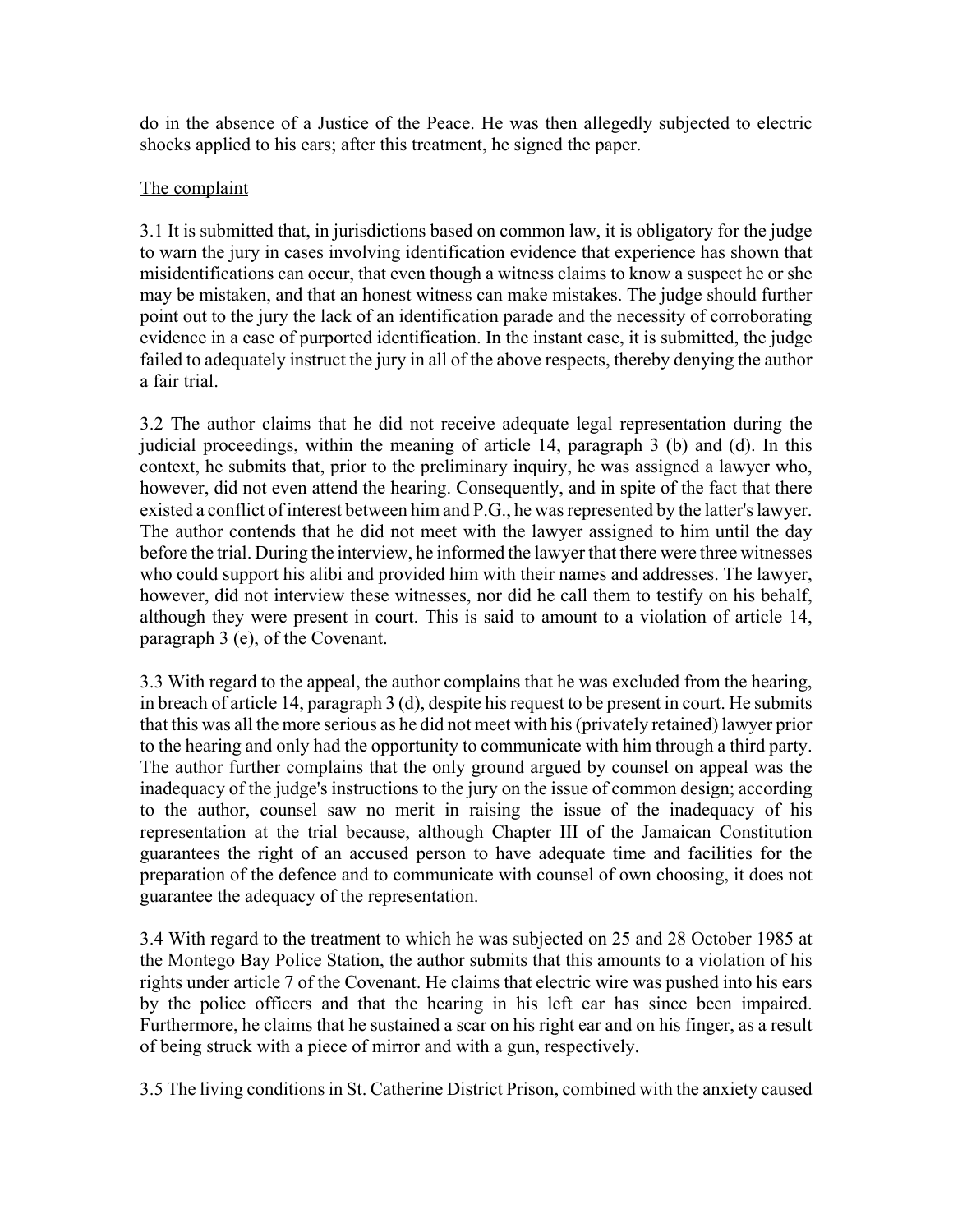by a prolonged detention on death row, and the treatment to which prisoners on death row are subjected, are said to amount to a violation of articles 7 and 10 of the Covenant. With regard to his individual case, the author alleges that, on twelve occasions, he was locked up in a cell without being given water. He further alleges that the prison authorities have failed to provide the medical assistance that he requires, in spite of his requests.

3.6 The author concedes that, on request of the Ombudsman, he has on occasion received medical treatment, but only on the condition that he pays for the medication prescribed. The author explains that, for the past five years, he suffers from "bumps" on his skin. The prison authorities allegedly failed to take any action in this respect until early 1992, when a member of the Jamaica Council for Human Rights intervened on his behalf. He was then allowed three times to visit a doctor at the hospital; the fourth time, however, he was not permitted to attend his appointment, nor on subsequent occasions. Furthermore, the author complains that he suffers from another skin disease and from recurrent stomach pains, which, according to him, are caused by the inadequacy of the prison diet. His daily ration reportedly consists of twelve biscuits, one packet of skimmed milk powder and a small quantity of dark sugar. He submits that in spite of his complaints, the diet has not been modified. Finally, it is submitted that prisoners on death row are not afforded the same facilities as other prisoners with regard to work and recreation. It is not substantiated how this has affected the author's own situation.

3.7 The author finally claims that, in the absence of clear criteria for the exercise of the prerogative of mercy by the Privy Council in Jamaica, and in the light of illogical distinctions applied in practice, any decision not to exercise the prerogative of mercy in the author's case that might lead to his execution would amount to an arbitrary deprivation of life, contrary to article 6 of the Covenant.

# State party's observations on admissibility and author's comments

4.1 By submission of 6 April 1994, the State party argued that the communication was inadmissible for failure to exhaust domestic remedies. In this context, the State party argued that the rights protected by articles 7, 14 (3) (d) and (e) are coterminous with sections 17, 20 (6) (c) and (d) of the Jamaican Constitution and that it was open to the author to seek redress for the alleged violations of his rights by way of a constitutional motion to the Supreme Court.

4.2 With regard to the author's claim that he was denied access to medical treatment, the State party indicated that it had requested the Department of Corrections to investigate the matter. The State party stated that it would inform the Committee as soon as the results of the investigation would be available.

5.1 In his comments, dated 4 January 1994, the author stated that, since legal aid is not made available for constitutional motions, a constitutional motion does not constitute an effective remedy in his case.

5.2 With regard to his claim that he was denied medical treatment, he stated that, on eight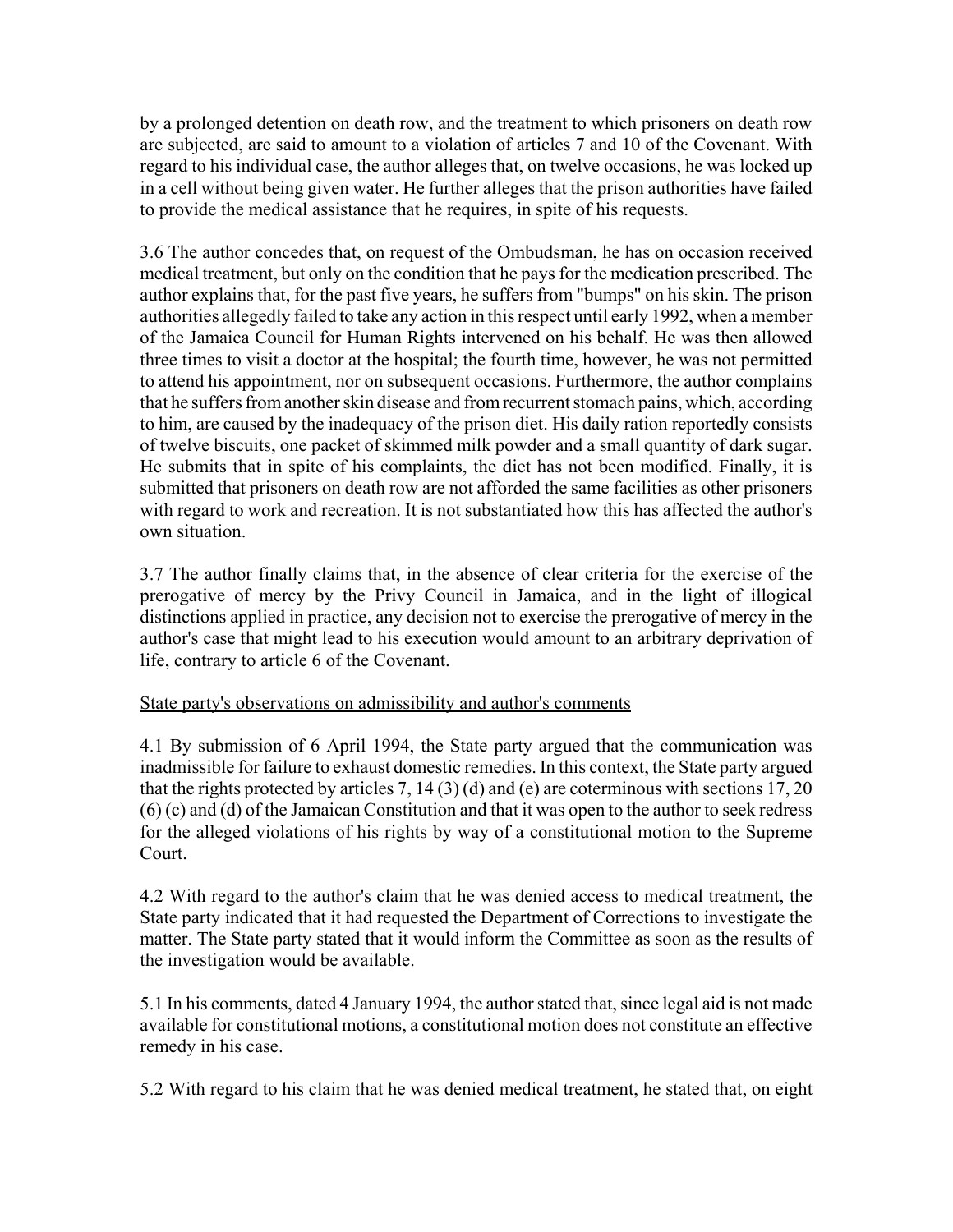occasions in 1993, appointments were made for him to see a doctor, but that none of these appointments were kept. He also stated that an appointment was made to see a skin doctor in February 1994, but that prison officials refused to transport him without payment.

## The Committee's admissibility decision

6.1 At its 53rd session, the Committee considered the admissibility of the communication.

6.2 It ascertained, as required under article 5, paragraph 2 (a), of the Optional Protocol, that the same matter was not being examined under another procedure of international investigation or settlement.

6.3 The Committee took note of the State party's claim that the communication was inadmissible for failure to exhaust domestic remedies. The Committee recalled its constant jurisprudence that for purposes of article 5, paragraph 2 (b), of the Optional Protocol, domestic remedies must be both effective and available. As regards the State party's argument that a constitutional remedy was still open to the author, the Committee noted that the Supreme Court of Jamaica had, in some cases, allowed applications for constitutional redress in respect of breaches of fundamental rights, after the criminal appeals in these cases had been dismissed. However, the Committee also recalled that the State party had indicated on several occasions<sup>1</sup> that no legal aid is made available for constitutional motions. The Committee considered that, in the absence of legal aid, a constitutional motion did not, in the circumstances of the instant case, constitute an available remedy which needed to be exhausted for purposes of the Optional Protocol. In this respect, the Committee therefore found that it was not precluded by article 5, paragraph 2 (b), from considering the communication.

6.4 The Committee noted that part of the author's allegations related to the instructions given by the judge to the jury. The Committee referred to its prior jurisprudence and reiterated that it is generally for the appellate courts of States parties to the Covenant to evaluate facts and evidence in a particular case. Similarly, it is not for the Committee to review specific instructions to the jury by the trial judge, unless it can be ascertained that the instructions to the jury were clearly arbitrary or amounted to a denial of justice. The material before the Committee did not show that the trial judge's instructions or the conduct of the trial suffered from such defects. Accordingly, this part of the communication was inadmissible as incompatible with the provisions of the Covenant, pursuant to article 3 of the Optional Protocol.

6.5 The Committee took note of the author's claims that he was not adequately represented during trial, in particular that his legal aid lawyer did not represent him at the preliminary hearings, that he only met him a day

before the trial and that he did not interview or call any witnesses. The Committee considered that these claims might raise issues under article 14, paragraph 3 (b), (d) and (e), to be examined on the merits.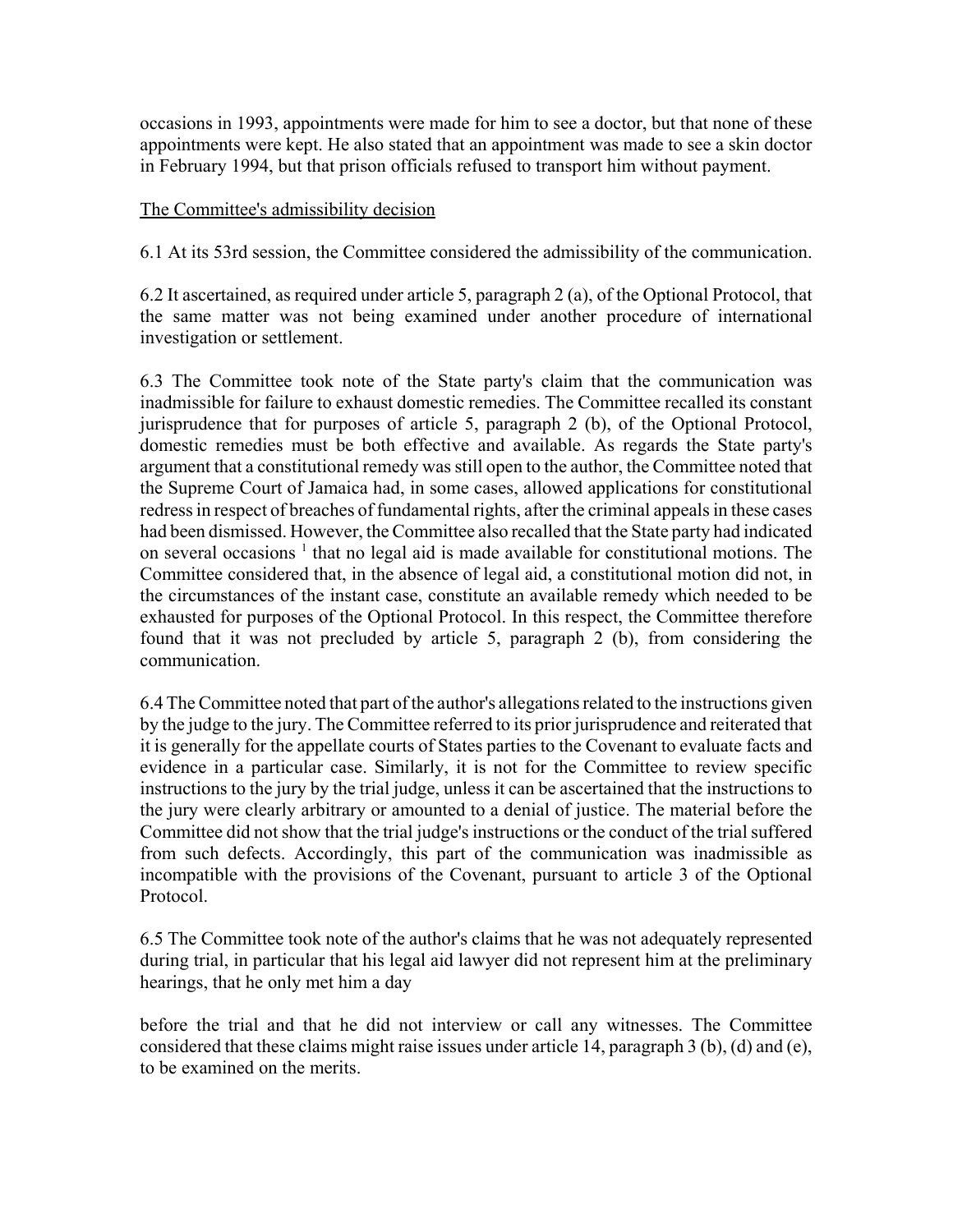6.6 With regard to the author's complaint that his appeal did not fulfil the requirements of article 14, paragraph 3 (d), the Committee noted that the author was represented on appeal by a lawyer paid for by a relative. The Committee considered that the State party could not be held accountable for alleged errors made by a privately retained lawyer unless it would have been manifest to the judge or the judicial authorities that the lawyer's behaviour was incompatible with the interests of justice. In the circumstances of the instant case, this part of the communication was therefore inadmissible.

6.7 The Committee considered that the author's complaint that he was subjected to maltreatment upon his arrest in order to force him to sign a statement might raise issues under articles 7 and 14, paragraph 3 (g), of the Covenant, to be examined on the merits.

6.8 The Committee noted the State party's statement that it had ordered an investigation into the author's complaint about the lack of medical treatment. The Committee noted that almost a year had elapsed since the State party's statement and that the results of the investigation had still not been forwarded. In the circumstances, the Committee considered that the author's complaint might raise issues under article 10 of the Covenant, to be considered on their merits.

6.9 In so far as the author claimed that his prolonged detention on death row amounted to a violation of article 7 of the Covenant, the Committee reiterated its prior jurisprudence that lengthy detention on death row does not per se constitute cruel, inhuman or degrading treatment in violation of article 7 of the Covenant. 2 The Committee observed that the author had not substantiated, for purposes of admissibility, any specific circumstances of his case that would raise an issue under article 7 of the Covenant in this respect. This part of the communication was, therefore, inadmissible under article 2 of the Optional Protocol.

7. Accordingly, on 15 March 1995, the Human Rights Committee decided that the communication was admissible in so far as it appeared to raise issues under articles 7 (in respect to the maltreatment upon arrest), 10, and 14, paragraph 3 (b), (d) (with respect to the preliminary hearing and the trial), (e) and (g) of the Covenant.

### State party's observations on the merits and counsel's comments

8.1 The State party, by submission of 9 January 1996, argues that the author failed to mention at the preliminary enquiry that he had been subjected to ill-treatment. The State party further notes that there is no medical evidence to support his claim, although he contends that he has suffered permanent damage to his hearing.

8.2 As regards the author's representation at the preliminary hearing, the State party notes that the author was free to protest if he had not wanted the counsel of his co-accused to represent him, but that he did not do so. Further, the State party explains that the nature of the preliminary enquiry is to establish whether a prima facie case exists, which only requires a low standard of proof. The State party contends that there is nothing to suggest that the magistrate's decision would have been different if another lawyer would have represented the author.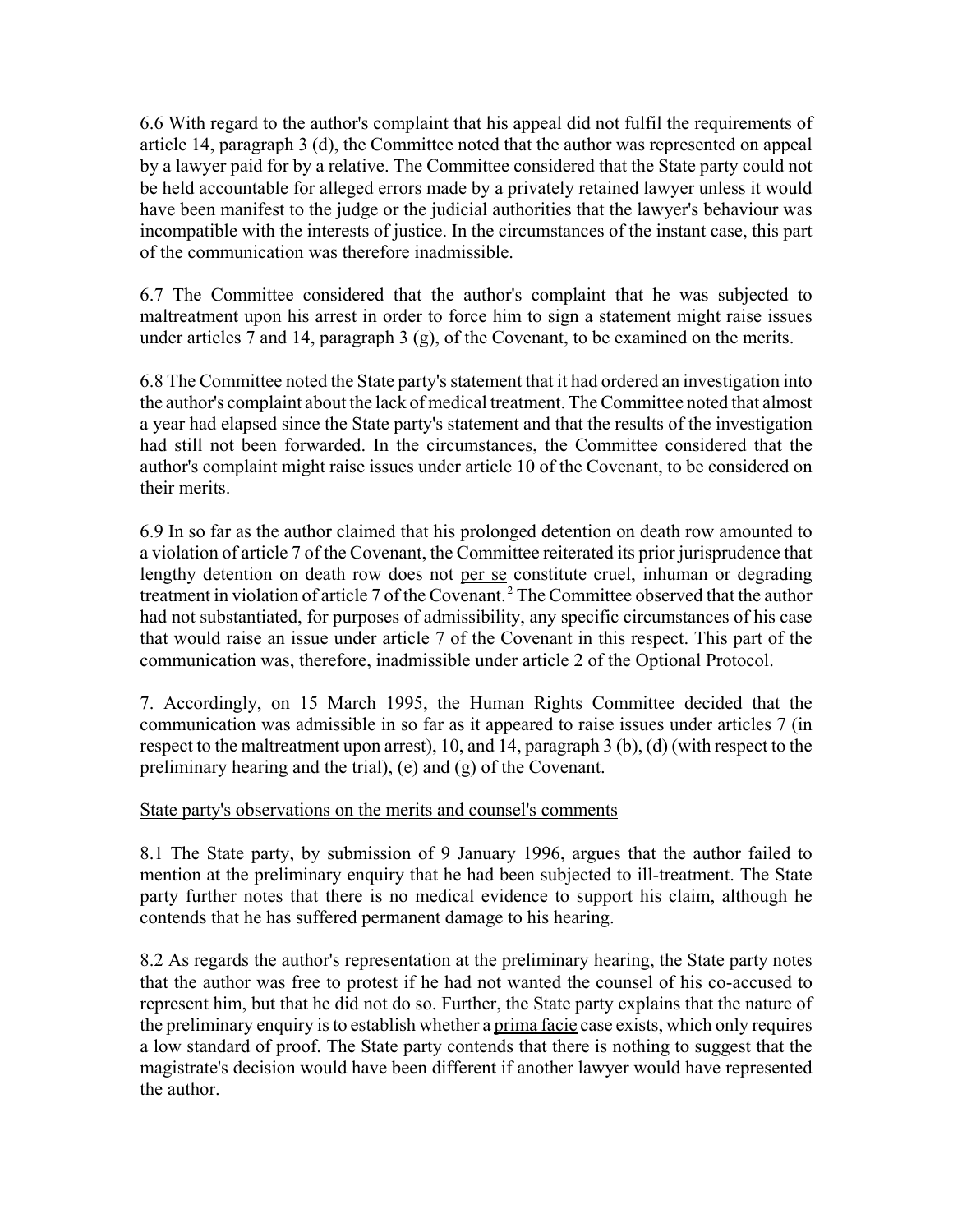8.3 As regards the author's representation at trial, the State party asserts that the duty of the State party is to appoint competent counsel to represent clients in need of legal aid and not to obstruct counsel in the performance of his duties.

8.4 As regards the allegations under article 10 of the Covenant, concerning the denial of medical care to the author on death row, the State party indicates that it will make an attempt to expedite the investigation and that it will forward the results to the Committee as soon as they are available.

9.1 In her comments on the State party's submission, counsel for the author points out that in view of the inadequate legal representation of the author at the preliminary enquiry, it is likely that the author did not know that he could make a statement concerning his ill treatment nor that he could make arrangements for a medical examination. Counsel notes that the author did comment on the ill treatment when he had an opportunity to do so at his trial.

9.2 As regards the author's representation at the preliminary enquiry, counsel states that possibly the author would have gone unrepresented if he had not accepted the representation by counsel of his co-accused. It is stated that counsel for the co-accused should have informed the author of the potential conflict of interest and should not have acted for him unless specifically so instructed by the author.

# Issues and proceedings before the Committee

10.1 The Human Rights Committee has considered the present communication in the light of all the information made available to it by the parties, as provided in article 5, paragraph 1, of the Optional Protocol.

10.2 With respect to the alleged violation of articles 7 and 14, paragraph 3 (g), of the Covenant, the Committee notes from the trial documents that the issue was before the jury during the trial, that the jury rejected the author's allegations, and that the matter was not raised on appeal. In the circumstances, the Committee concludes that the information before it does not justify a finding of a violation of articles 7 and 14, paragraph 3 (g), of the Covenant.

10.3 As regards the author's claims concerning his representation at the preliminary enquiry and at the trial, the Committee notes that it is uncontested that the legal aid lawyer assigned to the author did not attend the preliminary enquiry, that the author was consequently represented by counsel of his co-accused with whom he had a conflict of interests, and that the author met his lawyer only one day before the commencement of the trial. The Committee considers that the author's privately retained lawyer could have brought these issues on appeal and that his failing to do so cannot be imputed to the State party. Accordingly, the Committee concludes that the information before it does not justify a finding of a violation of article 14, paragraph 3 (b), (d) and (e), of the Covenant.

10.4 As regards the author's claim that he has been denied medical treatment on death row,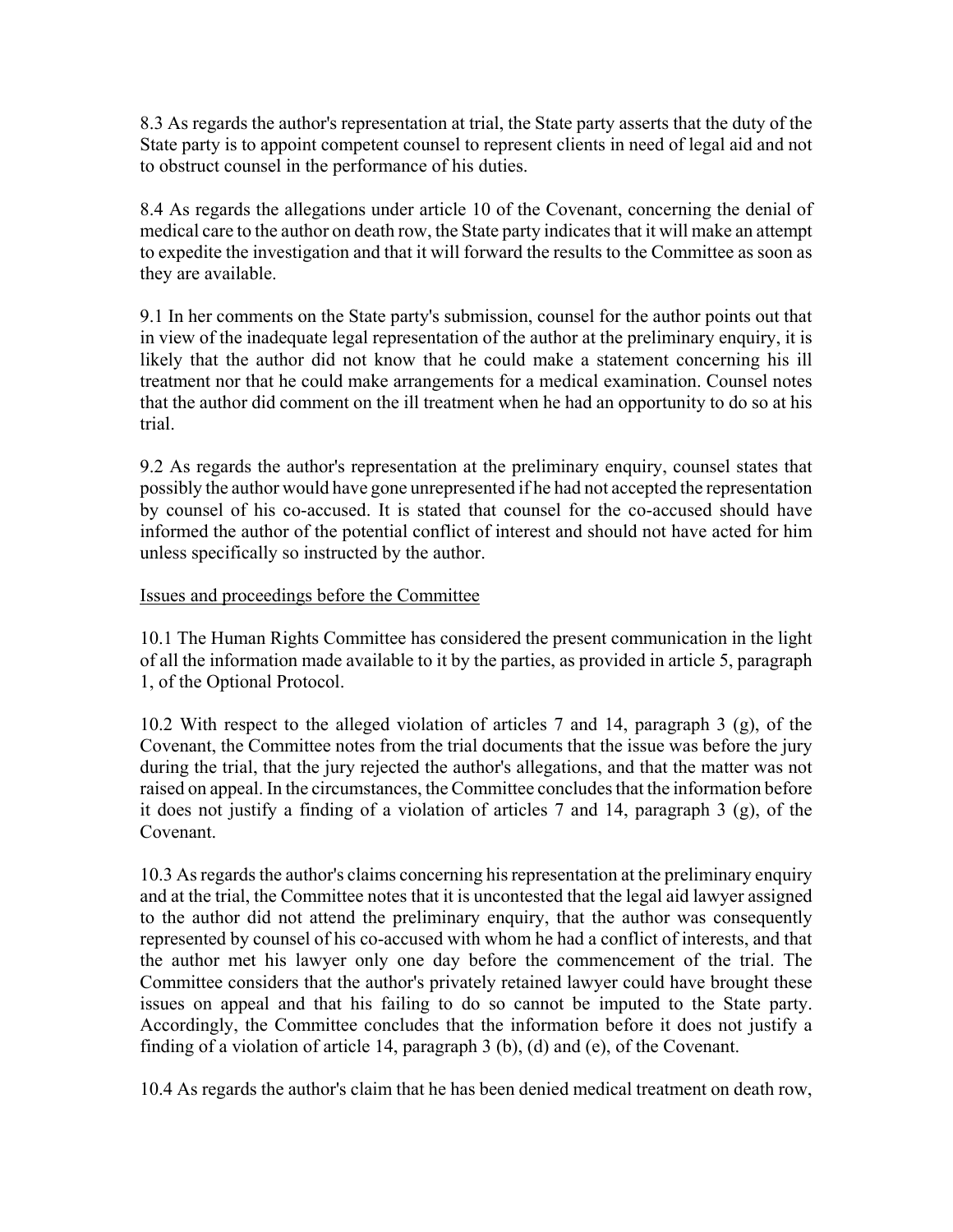the Committee notes that the author has furnished specific information showing that although appointments were made for a medical doctor to see him, these appointments were not kept, and that his skin condition has been left untreated. The Committee further notes that the State party has stated that it is investigating the matter, but that, two and a half years after the complaint was brought to the State party's attention and more than a year after this communication was declared admissible, the State party has not forwarded any information explaining the matter. In the circumstances, the Committee finds that the lack of medical treatment constitutes a violation of article 10, paragraph 1, of the Covenant.

11. The Human Rights Committee, acting under article 5, paragraph 4, of the Optional Protocol to the International Covenant on Civil and Political Rights, is of the view that the facts before it disclose a violation of article 10, paragraph 1, of the International Covenant on Civil and Political Rights.

12. The Committee is of the view that Mr. Uton Lewis is entitled, under article 2, paragraph 3 (a), of the Covenant, to an effective remedy, entailing compensation and adequate medical treatment in the future. The State party is under an obligation to ensure that similar violations do not occur in the future.

13. Bearing in mind that, by becoming a State party to the Optional Protocol, the State party has recognized the competence of the Committee to determine whether there has been a violation of the Covenant or not and that, pursuant to article 2 of the Covenant, the State party has undertaken to ensure to all individuals within its territory and subject to its jurisdiction the rights recognized in the Covenant and to provide an effective and enforceable remedy in case a violation has been established, the Committee wishes to receive from the State party, within 90 days, information about the measures taken to give effect to the Committee's Views.

[Adopted in English, French and Spanish, the English text being the original version. Subsequently to be issued also in Arabic, Chinese and Russian as part of the Committee's annual report to the General Assembly.]

### Footnotes

\*/ Made public by decision of the Human Rights Committee.

\*/ Pursuant to rule 85 of the rules of procedure, Committee member Laurel Francis did not take part in the adoption of the Views.

\*\*/ The text of an individual opinion by Committee member Francisco José Aguilar Urbina is appended to the present document.

1/ See e.g. communications No. 283/1988 (Aston Little v. Jamaica), Views adopted on 1 November 1991, No. 321/1988 (Maurice Thomas v. Jamaica), Views adopted on 19 October 1993, and No. 352/1989 (Douglas, Gentles and Kerr v. Jamaica), Views adopted on 19